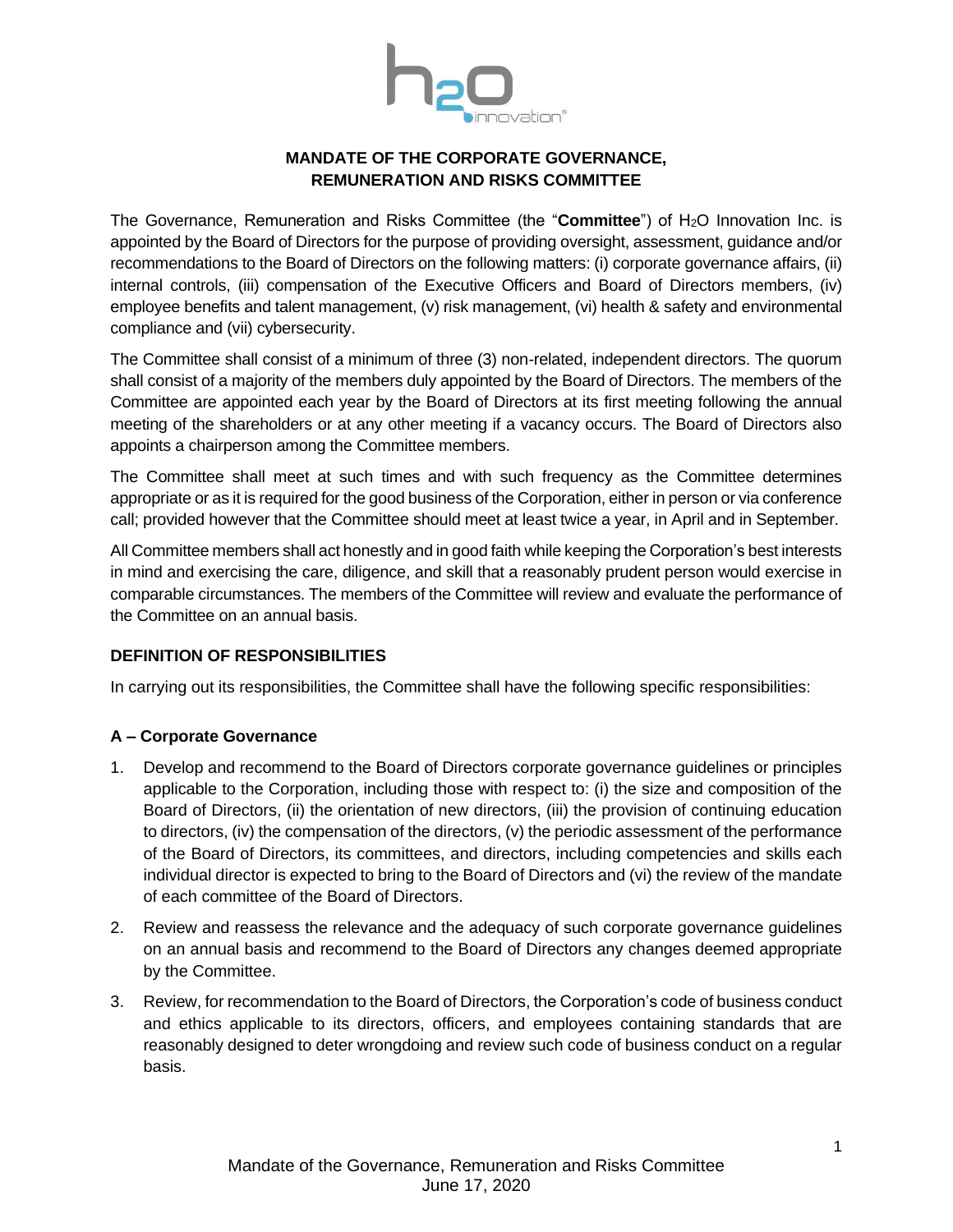

- 4. Oversee and review the practices and processes implemented by the Board of Directors and the management of the Corporation to ensure compliance with applicable laws and appropriate ethical standards, including the adoption by the Board of Directors of appropriate corporate policies and procedures.
- 5. Recommend candidates for election or appointment to the Board of Directors, including the review of nominations recommended by the shareholders of the Corporation, if any.
- 6. Assess the integrity of the Chief Executive Office (the "**CEO**") and other Executive Officers of the Corporation by any means deemed necessary by the Committee.
- 7. Review, for recommendation to the Board of Directors, position descriptions for the Chairman of the Board of Directors and the chair of each committee.

### **B – Internal Controls**

1. Receive, for information purpose, the internal control reports presented by the management to the Audit Committee.

## **C – Succession Planning, Performance Review and Compensation for Executive Officers and Directors**

- 1. Review, for recommendation to the Board of Directors, corporate process for succession planning, periodical review of succession plans for key management, including the President and CEO.
- 2. Review on an annual basis, for recommendation to the Board of Directors, the remuneration to be paid to the Corporation's Executive Officers and managers based on their performance, skills and experience, including, without limitation, base salary, annual variable remuneration and equity compensation, as the case may be. The Committee may retain, as it deems it necessary to provide recommendation to the Board of Directors, the assistance of an independent compensation consultant with respect to the compensation of Executive Officers of the Corporation.
- 3. Review on a regular basis, for recommendation to the Board of Directors, the remuneration to be paid by the Corporation to the members of the Board of Directors. The Committee may retain, as it deems it necessary to provide recommendation to the Board of Directors, the assistance of an independent compensation consultant with respect to the compensation of the Corporation's directors.
- 4. Review, for recommendation to the Board of Directors annual corporate goals and objectives for the Corporation's management (roadmap) and assess, on a regular basis, the achievement of such goals and objectives.
- 5. Review, for recommendation to the Board of Directors, all short and long term incentive compensation plans and equity-based plans, such as annual variable remuneration structure, stock option plan, share purchase plan, share units, or any other plan or program where shares or options to acquire shares may be granted.
- 6. Discuss with the Board of Directors the competencies and skills that are expected from a candidate for the position of President and CEO of the Corporation and provide recommendations to the Board of Directors with respect to the hiring of a selected candidate for this position.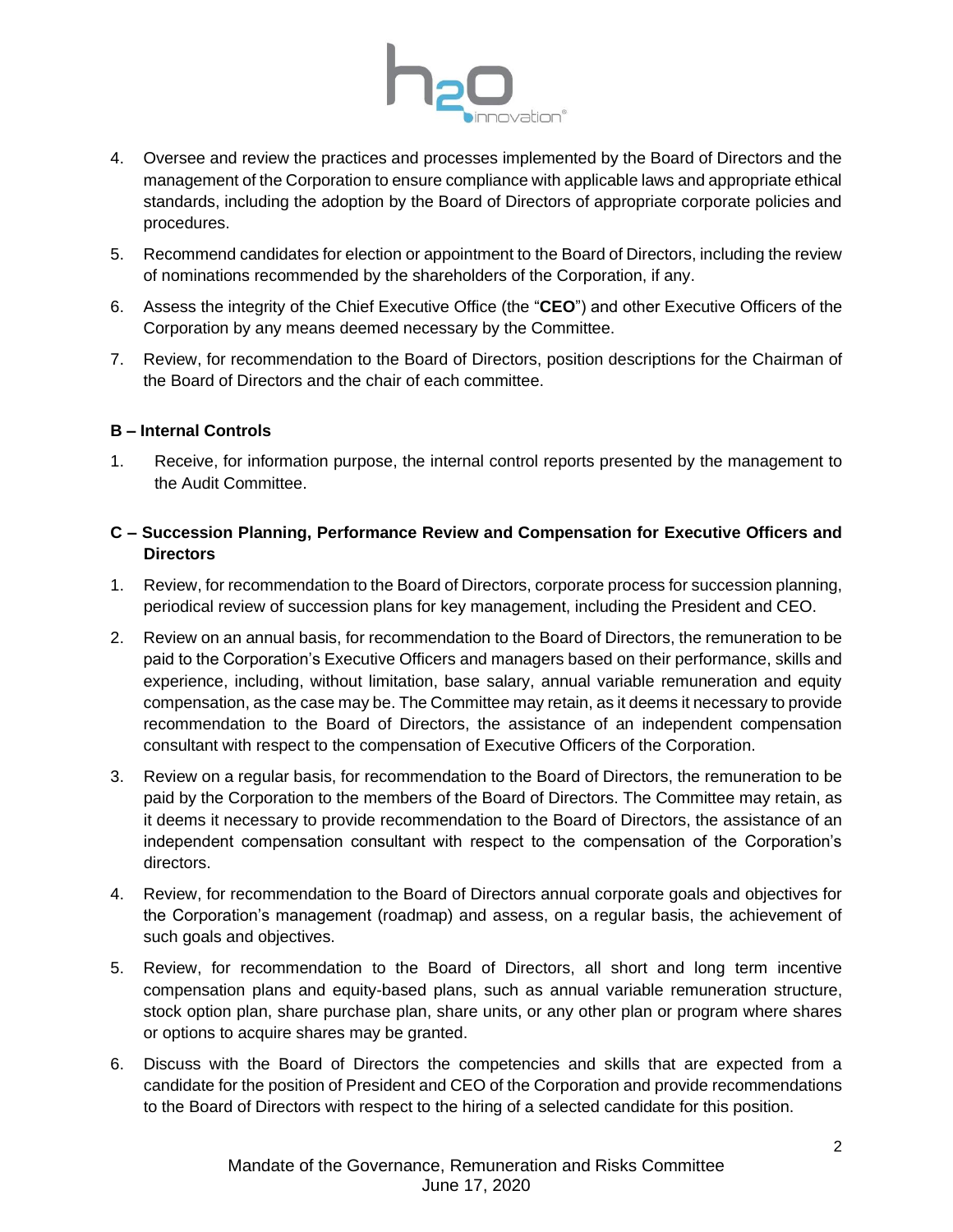

### **D – Talent Management and Employee Benefits**

- 1. Provide guidance and oversight on talent management to ensure that the Corporation attracts and retains the talents needed to deliver its business objectives.
- 2. Review investments and strategies made by the Corporation for employee training, education and development.
- 3. Provide strategic guidance on employee benefits-related matters such as health and medical plana and programs, costs, competitiveness, market tendencies and benchmarking.

#### **E – Risk Management**

- 1. Provide oversight of, and review for recommendation to the Board of Directors, (i) the Corporation's material risks of any nature, (ii) the corporate risk profile developed by the management, (iii) the mitigation plan proposed by the management, and (iv) monitor the implementation of appropriate actions, systems and insurance policies to manage the risks identify in the corporate risk profile.
- 2. Once a year, review the Corporation's commercial insurance coverage to ensure all risks are sufficiently covered and recommend to the Board of Directors any changes, modifications or additions to be made to the commercial insurance coverage of the Corporation.
- 3. Assess the effectiveness and the independence of risk management functions and the risk awareness culture throughout the organization.
- 4. Discuss with the Corporation's management about the infrastructure, resources and systems in place for risk management and assess their suitability to maintain a satisfactory level of risk management discipline.
- 5. Inquire on the Corporation's conditions to identify potential future risks and discuss with the Corporation's management adequate plans to properly address the future risks identified.

### **F – Health & Safety and Environmental Compliance**

- 1. Review and monitor (i) health, safety and security systems, policies and activities, and (ii) environmental systems, policies and activities, of the Corporation to ensure compliance with applicable laws, legislation and policies.
- 2. Recommend actions for developing policies, programs and procedures to ensure that the principles set out in the Corporation's policies related to (i) health, safety and security, and (ii) environmental matters, are being adhered to and achieved.
- 3. Monitor management's action plans to address emerging issues and review the sufficiency of resources available for carrying out the actions and activities recommended.
- 4. Review environmental compliance issues and environmentally sensitive incidents to determine that the Corporation is taking all necessary action in respect of those matters especially, without limitation, when conducting its operation and maintenance activities, and that the Corporation has been duly diligent in carrying out its responsibilities and activities in that regard.